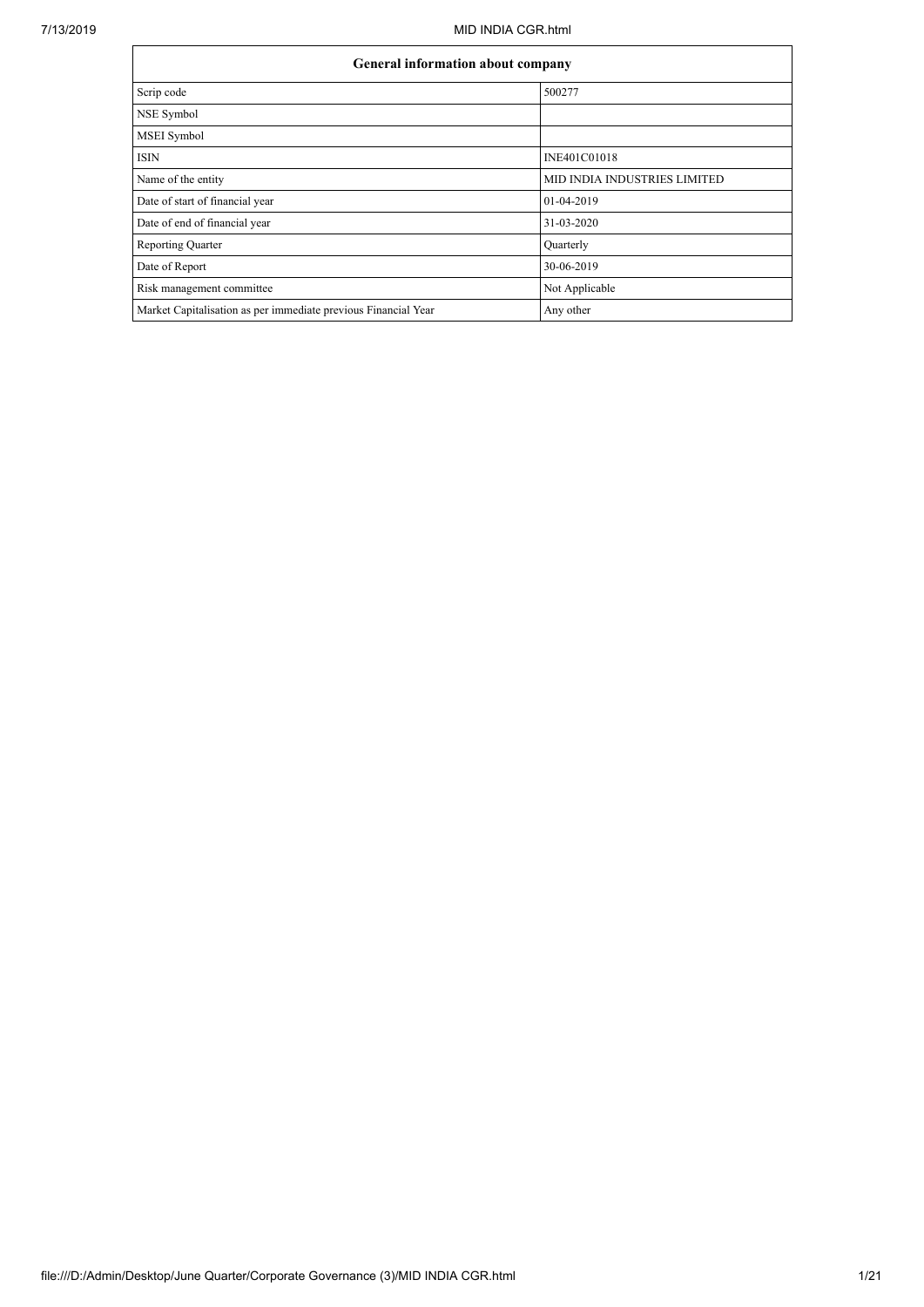## **Annexure I**

## **Annexure I to be submitted by listed entity on quarterly basis**

## **I. Composition of Board of Directors**

|                    |            |            |                                                |                               |                               |                          | Disclosure of notes on composition of board of directors explanatory |                            |                      |                                            | Textual Information(1)                                                                                                                   |                                                                                                                                                     |                                                                                                                                                                   |                                                                                                                                                                                     |
|--------------------|------------|------------|------------------------------------------------|-------------------------------|-------------------------------|--------------------------|----------------------------------------------------------------------|----------------------------|----------------------|--------------------------------------------|------------------------------------------------------------------------------------------------------------------------------------------|-----------------------------------------------------------------------------------------------------------------------------------------------------|-------------------------------------------------------------------------------------------------------------------------------------------------------------------|-------------------------------------------------------------------------------------------------------------------------------------------------------------------------------------|
|                    |            |            |                                                |                               |                               |                          | Wether the listed entity has a Regular Chairperson No                |                            |                      |                                            |                                                                                                                                          |                                                                                                                                                     |                                                                                                                                                                   |                                                                                                                                                                                     |
|                    |            |            |                                                |                               |                               |                          | Whether Chairperson is related to MD or CEO No                       |                            |                      |                                            |                                                                                                                                          |                                                                                                                                                     |                                                                                                                                                                   |                                                                                                                                                                                     |
| ٠<br>$\mathcal{F}$ | PAN        | <b>DIN</b> | Category 1<br>of directors                     | Category 2<br>of<br>directors | Category<br>3 of<br>directors | Date<br>of<br>Birth      | <b>Initial Date</b><br>of<br>appointment                             | Date of Re-<br>appointment | Date of<br>cessation | Tenure<br>of<br>director<br>(in<br>months) | No of<br>Directorship in<br>listed entities<br>including this<br>listed entity<br>(Refer<br>Regulation 17A<br>of Listing<br>Regulations) | No of Independent<br>Directorship in<br>listed entities<br>including this<br>listed entity (Refer<br>Regulation 17A(1)<br>of Listing<br>Regulations | Number of<br>memberships in<br>Audit/ Stakeholder<br>Committee(s)<br>including this listed<br>entity (Refer<br>Regulation 26(1) of<br><b>Listing Regulations)</b> | No of post of<br>Chairperson in Audit/<br>Stakeholder Committee<br>held in listed entities<br>including this listed<br>entity (Refer<br>Regulation 26(1) of<br>Listing Regulations) |
|                    | AEAPS5762D | 01548011   | Executive<br>Director                          | Not<br>Applicable             | MD                            | $13 -$<br>$10-$<br>1969  | 14-11-2014                                                           |                            |                      |                                            |                                                                                                                                          | $\Omega$                                                                                                                                            |                                                                                                                                                                   | $\theta$                                                                                                                                                                            |
| T<br>R             | ADKPS7362N | 01591062   | Executive<br>Director                          | Not<br>Applicable             |                               | $14-$<br>$01 -$<br>1960  | 24-05-2019                                                           |                            |                      |                                            |                                                                                                                                          | $\Omega$                                                                                                                                            |                                                                                                                                                                   | $\Omega$                                                                                                                                                                            |
|                    | ADIPJ7421K | 01548417   | Non-<br>Executive -<br>Independent<br>Director | Not<br>Applicable             |                               | $27 -$<br>$10-$<br>1967  | 01-06-2011                                                           | 01-04-2019                 |                      | 60                                         |                                                                                                                                          |                                                                                                                                                     |                                                                                                                                                                   |                                                                                                                                                                                     |
|                    | ACQPJ6448K | 00380080   | Non-<br>Executive -<br>Independent<br>Director | Not<br>Applicable             |                               | $22 -$<br>$07 -$<br>1973 | 30-04-2002                                                           | 01-04-2019                 |                      | 60                                         |                                                                                                                                          |                                                                                                                                                     |                                                                                                                                                                   | $\Omega$                                                                                                                                                                            |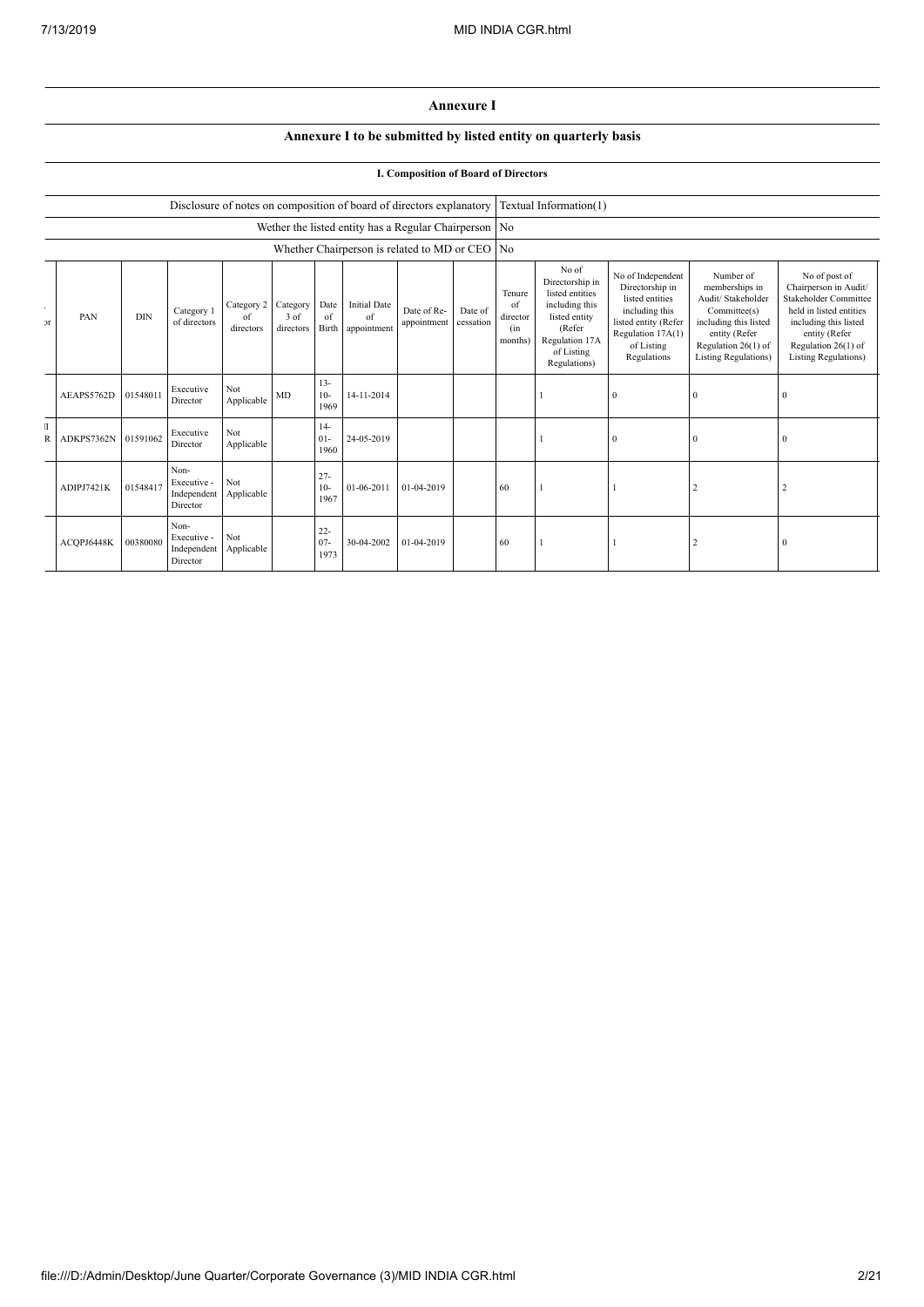|           |                      |                                                                      |            |            |                                                       |                               |                               |                          |                                          | <b>I. Composition of Board of Directors</b>        |                      |                                            |                                                                                                                                                |                                                                                                                                                                      |                                                                                                                                                                          |                                                                                                                                                                                                   |
|-----------|----------------------|----------------------------------------------------------------------|------------|------------|-------------------------------------------------------|-------------------------------|-------------------------------|--------------------------|------------------------------------------|----------------------------------------------------|----------------------|--------------------------------------------|------------------------------------------------------------------------------------------------------------------------------------------------|----------------------------------------------------------------------------------------------------------------------------------------------------------------------|--------------------------------------------------------------------------------------------------------------------------------------------------------------------------|---------------------------------------------------------------------------------------------------------------------------------------------------------------------------------------------------|
|           |                      | Disclosure of notes on composition of board of directors explanatory |            |            |                                                       |                               |                               |                          |                                          |                                                    |                      |                                            |                                                                                                                                                |                                                                                                                                                                      |                                                                                                                                                                          |                                                                                                                                                                                                   |
|           |                      |                                                                      |            |            |                                                       |                               |                               |                          |                                          | Wether the listed entity has a Regular Chairperson |                      |                                            |                                                                                                                                                |                                                                                                                                                                      |                                                                                                                                                                          |                                                                                                                                                                                                   |
| <b>Sr</b> | Title<br>(Mr)<br>Ms) | Name of the<br>Director                                              | PAN        | <b>DIN</b> | Category 1<br>of directors                            | Category 2<br>of<br>directors | Category<br>3 of<br>directors | Date<br>of<br>Birth      | <b>Initial Date</b><br>of<br>appointment | Date of Re-<br>appointment                         | Date of<br>cessation | Tenure<br>of<br>director<br>(in<br>months) | No of<br>Directorship<br>in listed<br>entities<br>including<br>this listed<br>entity (Refer<br>Regulation<br>17A of<br>Listing<br>Regulations) | No of<br>Independent<br>Directorship<br>in listed<br>entities<br>including<br>this listed<br>entity<br>(Refer<br>Regulation<br>$17A(1)$ of<br>Listing<br>Regulations | Number of<br>memberships<br>in Audit/<br>Stakeholder<br>Committee(s)<br>including this<br>listed entity<br>(Refer<br>Regulation<br>$26(1)$ of<br>Listing<br>Regulations) | No of pos<br>of<br>Chairperso<br>in Audit/<br>Stakeholde<br>Committe<br>held in liste<br>entities<br>including<br>this listed<br>entity (Ref<br>Regulation<br>$26(1)$ of<br>Listing<br>Regulation |
|           | Mrs                  | <b>DEEPIKA</b><br><b>GANDHI</b>                                      | ATXPP4314L | 07017162   | Non-<br>Executive -<br>Independent<br>Director        | Not<br>Applicable             |                               | $02 -$<br>$08 -$<br>1988 | 14-11-2014                               |                                                    |                      | 60                                         |                                                                                                                                                |                                                                                                                                                                      |                                                                                                                                                                          | $\Omega$                                                                                                                                                                                          |
| 6         | Mr                   | <b>PRADEEP</b><br><b>KUMAR</b><br><b>GANEDIWAL</b>                   | ADYPG5554A | 00020385   | Non-<br>Executive -<br>Non<br>Independent<br>Director | Not<br>Applicable             |                               | $25 -$<br>$06 -$<br>1963 | 23-04-1992                               |                                                    | $31 - 05 -$<br>2019  |                                            |                                                                                                                                                | $\mathbf{0}$                                                                                                                                                         | $\Omega$                                                                                                                                                                 | $\Omega$                                                                                                                                                                                          |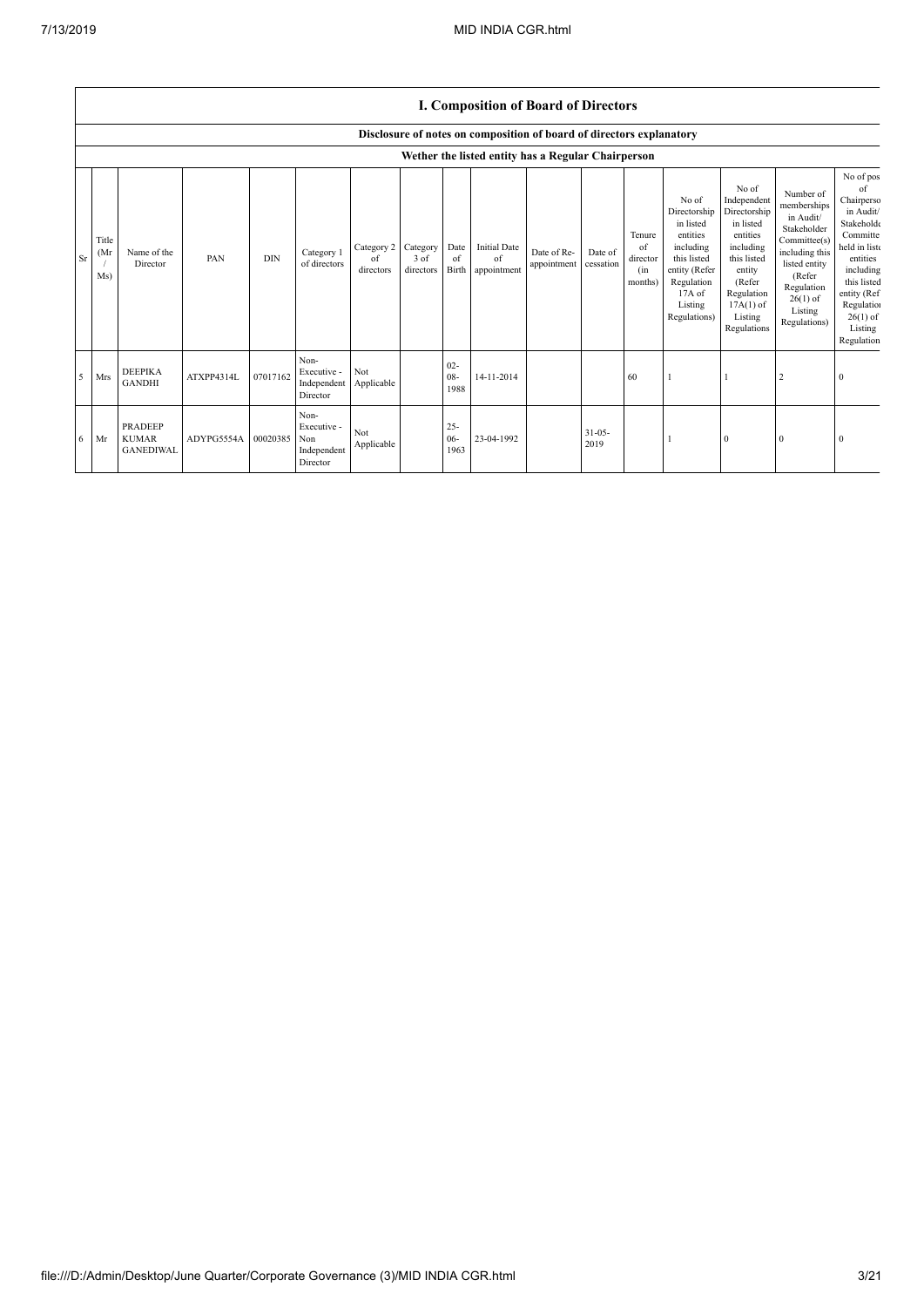'n

|                        | <b>Text Block</b>                                                                                                                                                                                                                                                       |
|------------------------|-------------------------------------------------------------------------------------------------------------------------------------------------------------------------------------------------------------------------------------------------------------------------|
|                        | Company does not have any permanent chairman of the Company. However, Chairman is elected in<br>every Board Meeting by Board Members present in the meeting.                                                                                                            |
| Textual Information(1) | Mr. Rakesh Kumar Jain was initially appointed as Director of the Company on 01.06.2011. However, on<br>Commencement of Companies Act, 2013 Mr. Rakesh Kumar Jain was appointed as Independent<br>Director of the Company for first term of five years w.e.f 01.04.2014. |
|                        | Mr. Aneet Jain was initially appointed as Director of the Company on 30.04.2002. However, on<br>Commencement of Companies Act, 2013 Mr. Aneet Jain was appointed as Independent Director of the<br>Company for first term of five years w.e.f 01.04.2014.               |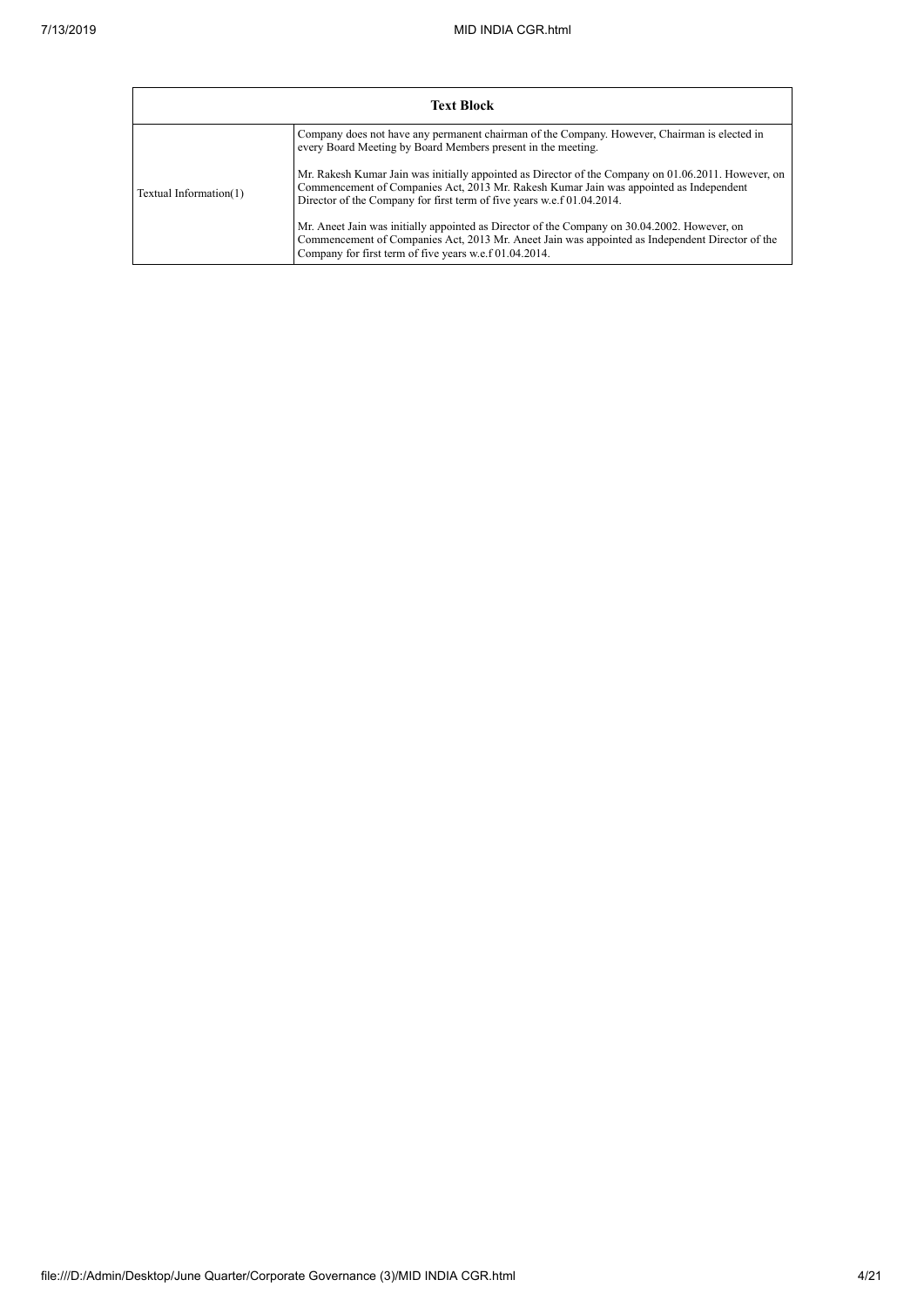| Annexure 1                                                                          |  |
|-------------------------------------------------------------------------------------|--|
| <b>II. Composition of Committees</b>                                                |  |
| Disclosure of notes on composition of committees explanatory Textual Information(1) |  |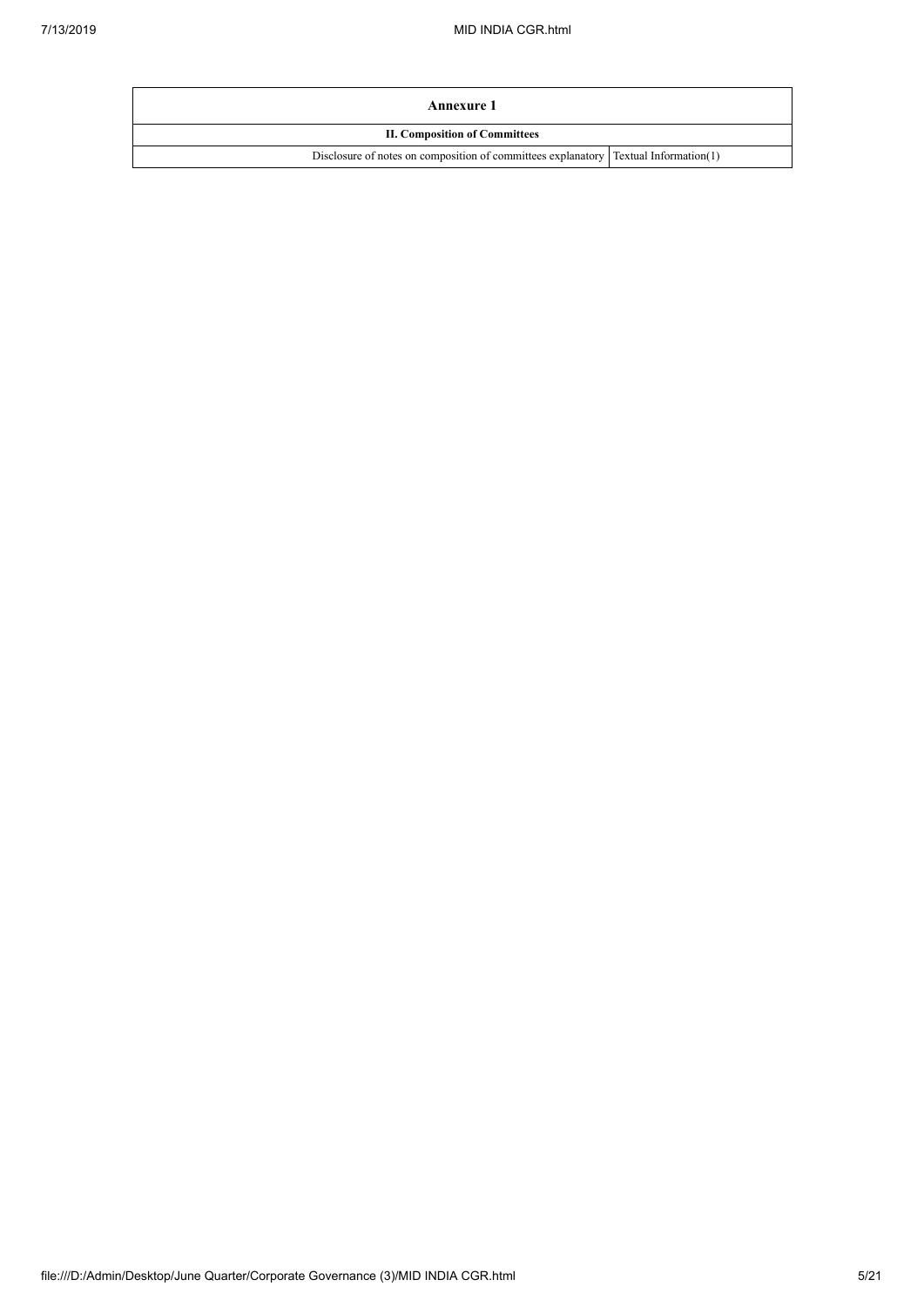|                        | <b>Annexure 1 Text Block</b>                                                                                                                                                                       |
|------------------------|----------------------------------------------------------------------------------------------------------------------------------------------------------------------------------------------------|
| Textual Information(1) | Company is not required to Constitute CSR Committee. However, due to error shown on<br>validation regarding whether the CSR Committee has a regular chairperson, 'No' Option has been<br>selected. |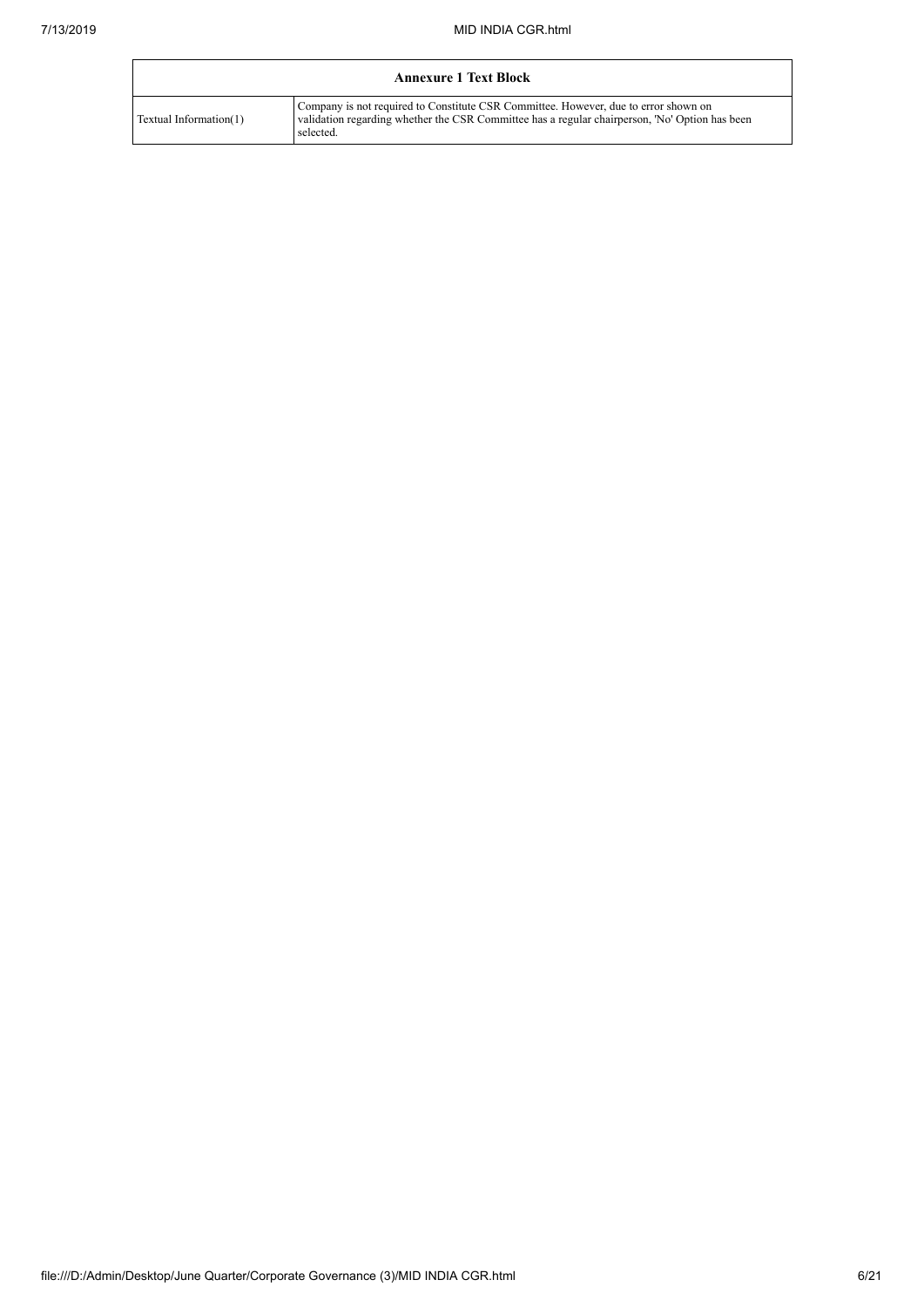|                |                      | <b>Audit Committee Details</b> |                                         |                            |                        |                      |                |  |  |  |  |
|----------------|----------------------|--------------------------------|-----------------------------------------|----------------------------|------------------------|----------------------|----------------|--|--|--|--|
|                |                      |                                |                                         |                            |                        |                      |                |  |  |  |  |
| <b>Sr</b>      | <b>DIN</b><br>Number | Name of Committee<br>members   | Category 1 of directors                 | Category 2 of<br>directors | Date of<br>Appointment | Date of<br>Cessation | <b>Remarks</b> |  |  |  |  |
|                | 01548417             | <b>RAKESH KUMAR</b><br>JAIN    | Non-Executive - Independent<br>Director | Chairperson                | 01-04-2019             |                      |                |  |  |  |  |
| $\overline{2}$ | 00380080             | <b>ANEET JAIN</b>              | Non-Executive - Independent<br>Director | Member                     | 01-04-2019             |                      |                |  |  |  |  |
| $\mathbf{3}$   | 07017162             | <b>DEEPIKA GANDHI</b>          | Non-Executive - Independent<br>Director | Member                     | 14-11-2014             |                      |                |  |  |  |  |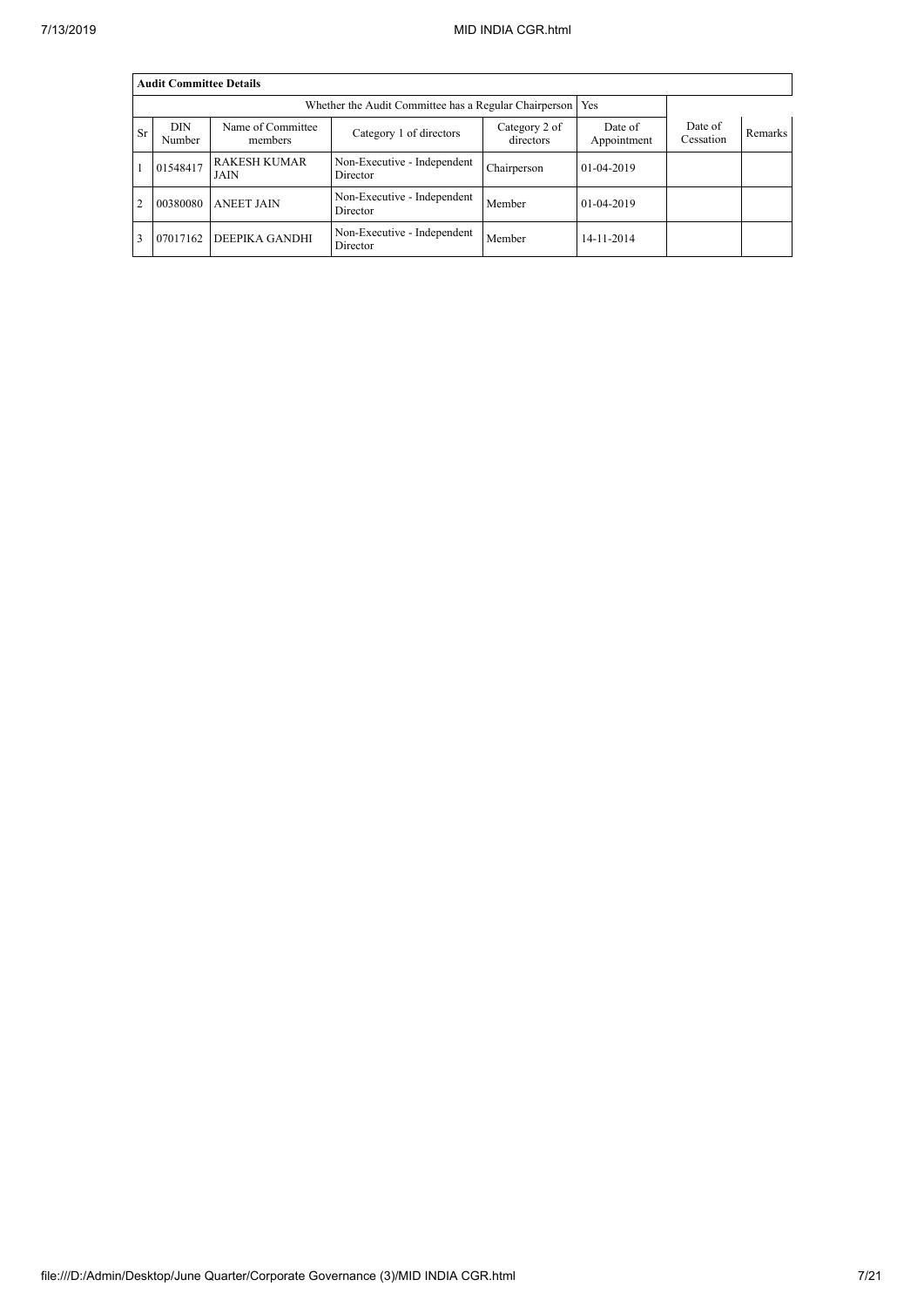|                | Nomination and remuneration committee                                             |                                    |                                         |                            |                        |                      |                |  |  |  |  |
|----------------|-----------------------------------------------------------------------------------|------------------------------------|-----------------------------------------|----------------------------|------------------------|----------------------|----------------|--|--|--|--|
|                | Whether the Nomination and remuneration committee has a Regular Chairperson   Yes |                                    |                                         |                            |                        |                      |                |  |  |  |  |
| <b>Sr</b>      | <b>DIN</b><br>Number                                                              | Name of Committee<br>members       | Category 1 of directors                 | Category 2 of<br>directors | Date of<br>Appointment | Date of<br>Cessation | <b>Remarks</b> |  |  |  |  |
|                | 01548417                                                                          | <b>RAKESH KUMAR</b><br><b>JAIN</b> | Non-Executive - Independent<br>Director | Chairperson                | 01-04-2019             |                      |                |  |  |  |  |
| $\overline{2}$ | 00380080                                                                          | <b>ANEET JAIN</b>                  | Non-Executive - Independent<br>Director | Member                     | 01-04-2019             |                      |                |  |  |  |  |
| $\mathcal{R}$  | 07017162                                                                          | <b>DEEPIKA GANDHI</b>              | Non-Executive - Independent<br>Director | Member                     | 14-11-2014             |                      |                |  |  |  |  |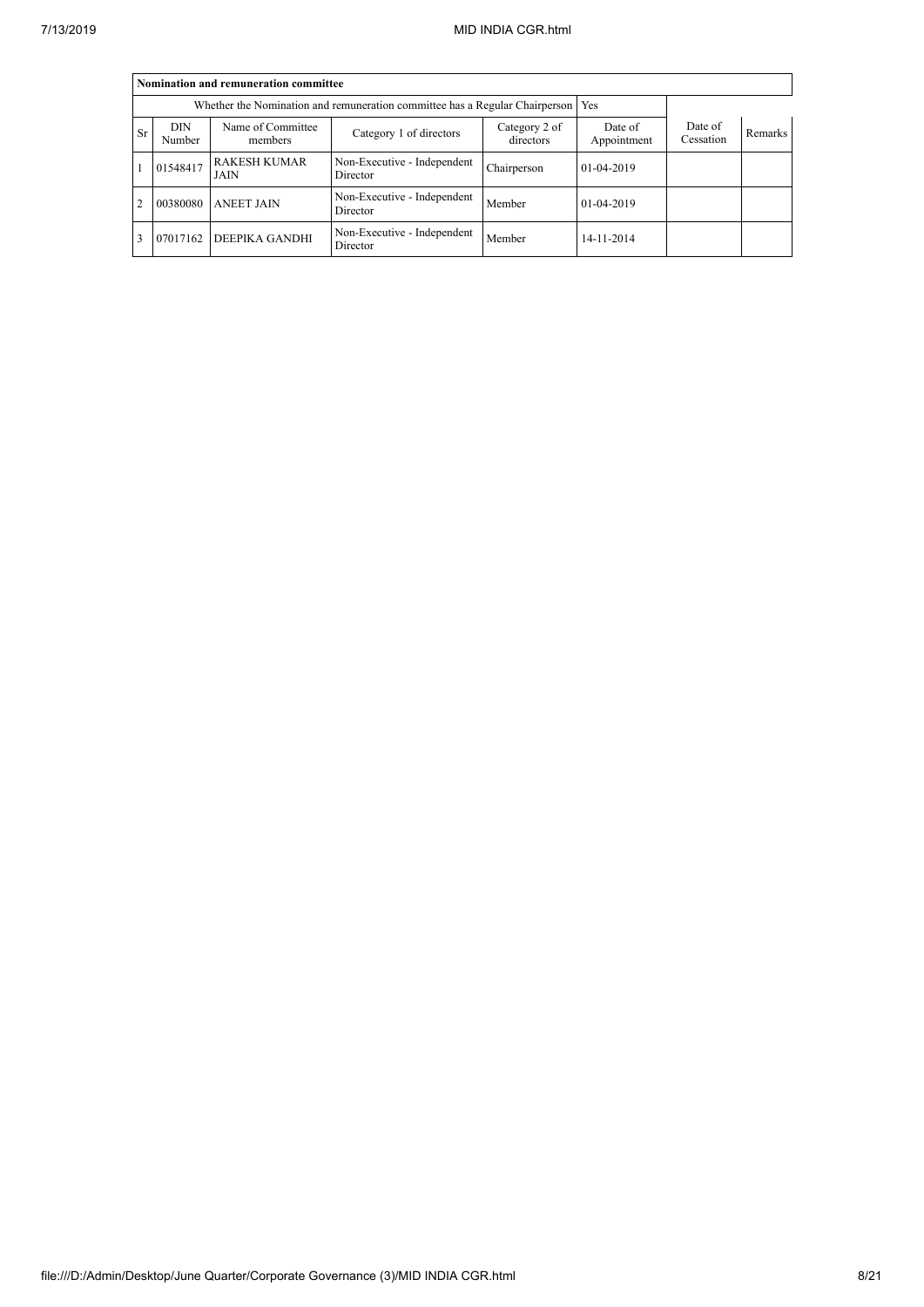|                | <b>Stakeholders Relationship Committee</b>                                      |                              |                                         |                            |                        |                      |                |  |  |  |  |
|----------------|---------------------------------------------------------------------------------|------------------------------|-----------------------------------------|----------------------------|------------------------|----------------------|----------------|--|--|--|--|
|                | Whether the Stakeholders Relationship Committee has a Regular Chairperson   Yes |                              |                                         |                            |                        |                      |                |  |  |  |  |
| <b>Sr</b>      | <b>DIN</b><br>Number                                                            | Name of Committee<br>members | Category 1 of directors                 | Category 2 of<br>directors | Date of<br>Appointment | Date of<br>Cessation | <b>Remarks</b> |  |  |  |  |
|                | 01548417                                                                        | <b>RAKESH KUMAR</b><br>JAIN  | Non-Executive - Independent<br>Director | Chairperson                | 01-04-2019             |                      |                |  |  |  |  |
| $\overline{2}$ | 00380080                                                                        | <b>ANEET JAIN</b>            | Non-Executive - Independent<br>Director | Member                     | 01-04-2019             |                      |                |  |  |  |  |
|                | 07017162                                                                        | DEEPIKA GANDHI               | Non-Executive - Independent<br>Director | Member                     | 14-11-2014             |                      |                |  |  |  |  |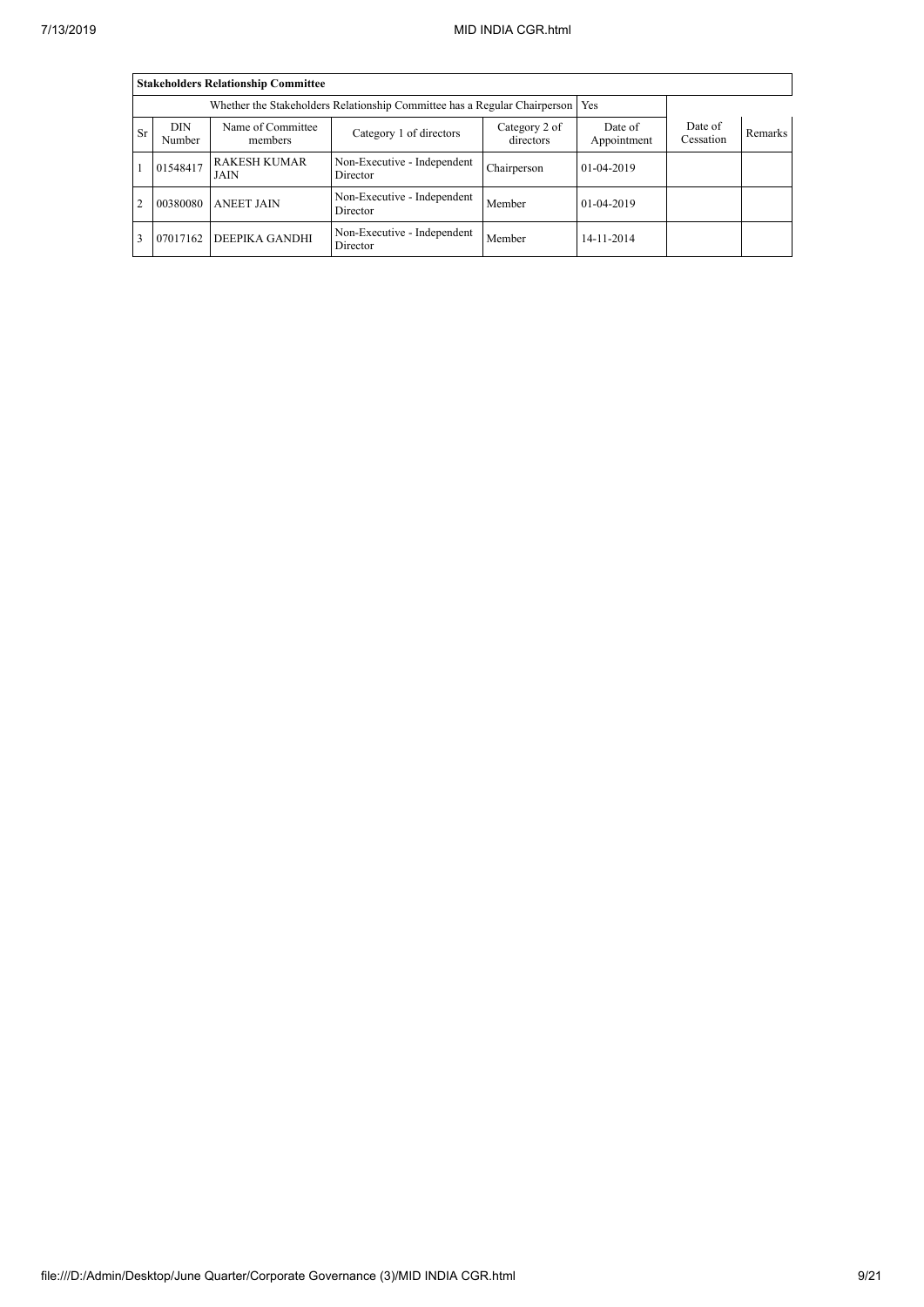|           | <b>Risk Management Committee</b> |                                                                 |                            |                            |                        |                      |         |  |  |  |  |
|-----------|----------------------------------|-----------------------------------------------------------------|----------------------------|----------------------------|------------------------|----------------------|---------|--|--|--|--|
|           |                                  | Whether the Risk Management Committee has a Regular Chairperson |                            |                            |                        |                      |         |  |  |  |  |
| <b>Sr</b> | DIN<br>Number                    | Name of Committee<br>members                                    | Category 1 of<br>directors | Category 2 of<br>directors | Date of<br>Appointment | Date of<br>Cessation | Remarks |  |  |  |  |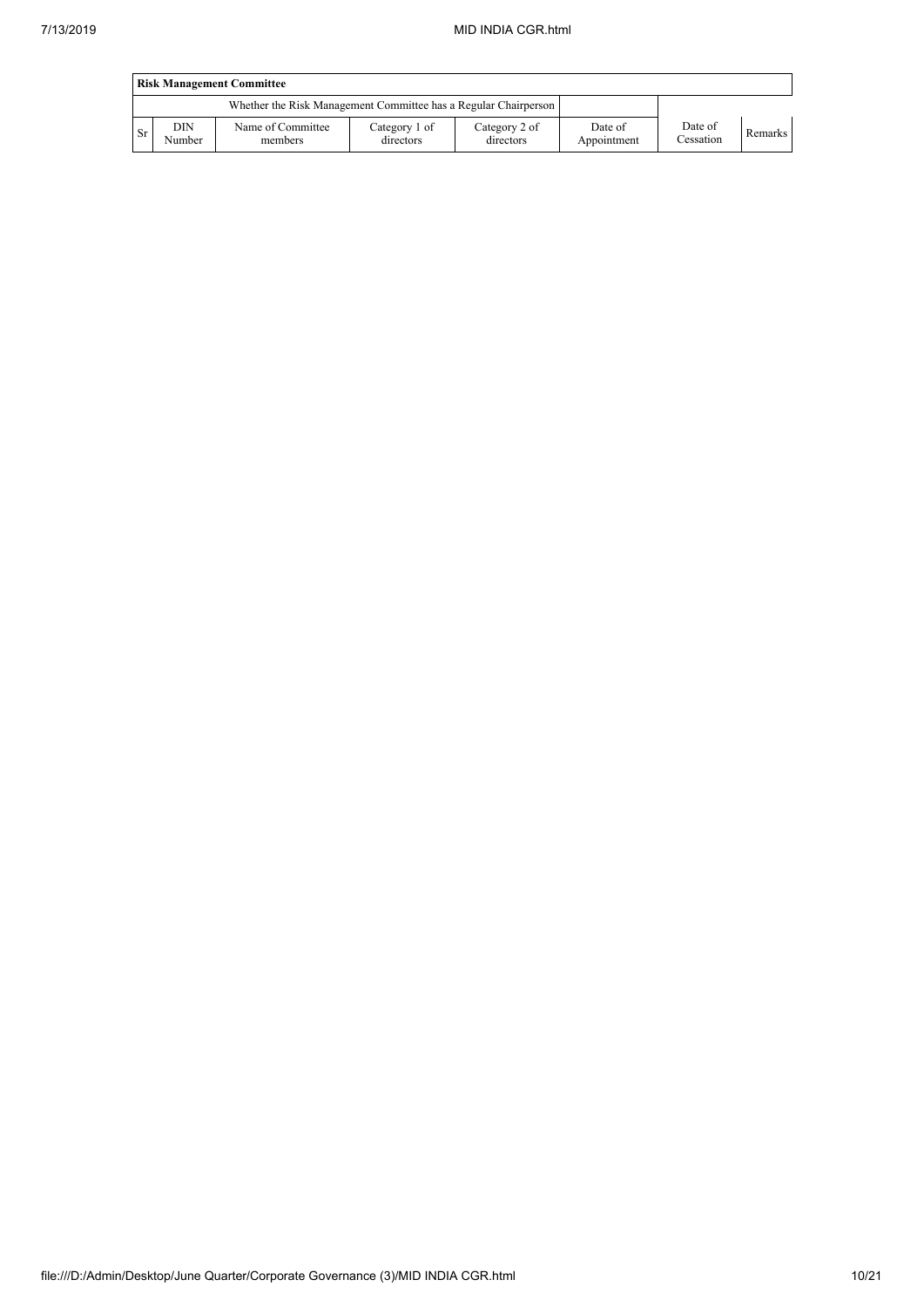|    | <b>Corporate Social Responsibility Committee</b> |                                                                                      |                            |                            |                        |                      |         |  |  |  |
|----|--------------------------------------------------|--------------------------------------------------------------------------------------|----------------------------|----------------------------|------------------------|----------------------|---------|--|--|--|
|    |                                                  | Whether the Corporate Social Responsibility Committee has a Regular Chairperson   No |                            |                            |                        |                      |         |  |  |  |
| Sr | <b>DIN</b><br>Number                             | Name of Committee<br>members                                                         | Category 1 of<br>directors | Category 2 of<br>directors | Date of<br>Appointment | Date of<br>Cessation | Remarks |  |  |  |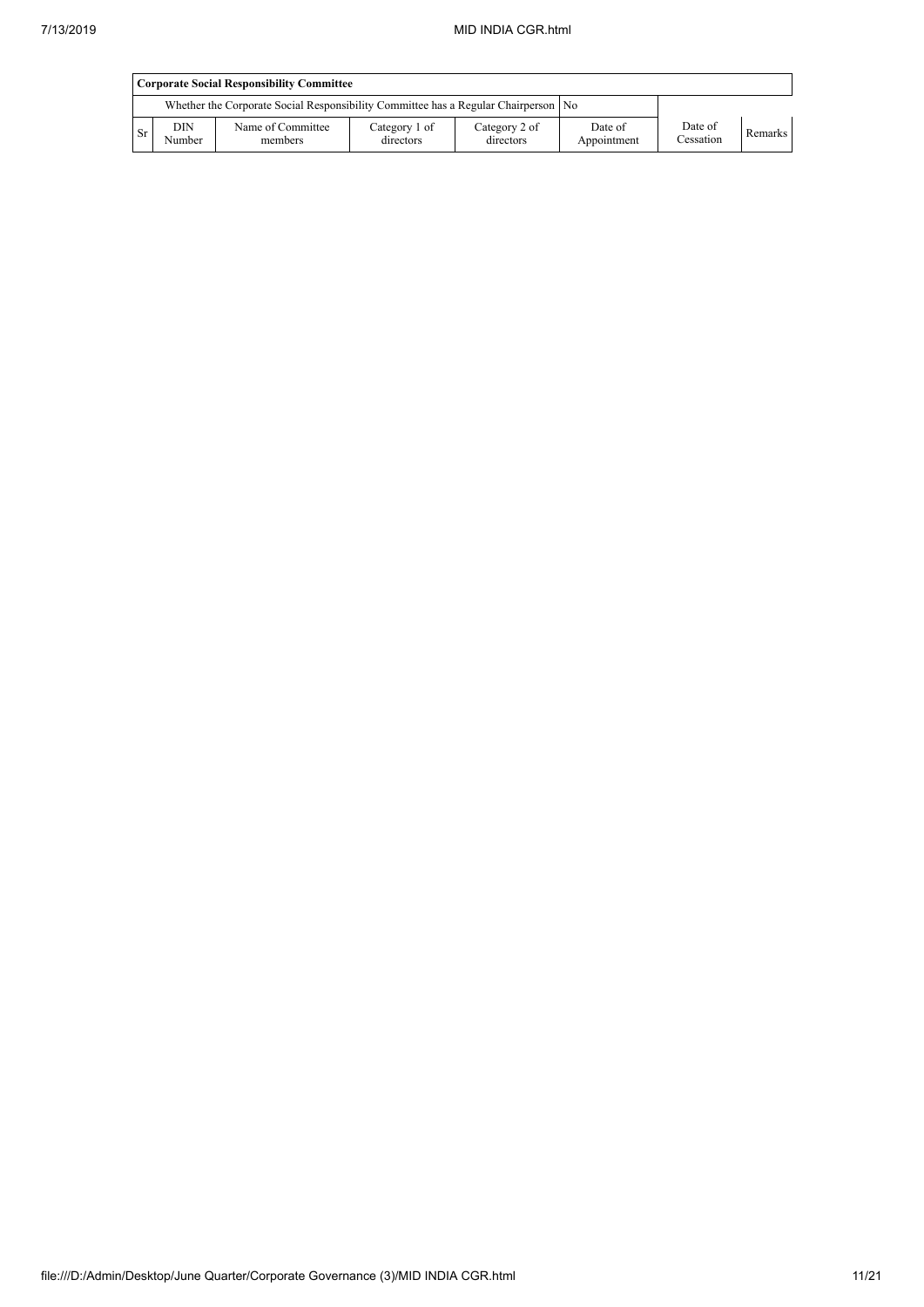| <b>Other Committee</b> |                                                                                                                                     |  |  |  |  |  |  |  |  |
|------------------------|-------------------------------------------------------------------------------------------------------------------------------------|--|--|--|--|--|--|--|--|
|                        | Sr   DIN Number   Name of Committee members   Name of other committee   Category 1 of directors   Category 2 of directors   Remarks |  |  |  |  |  |  |  |  |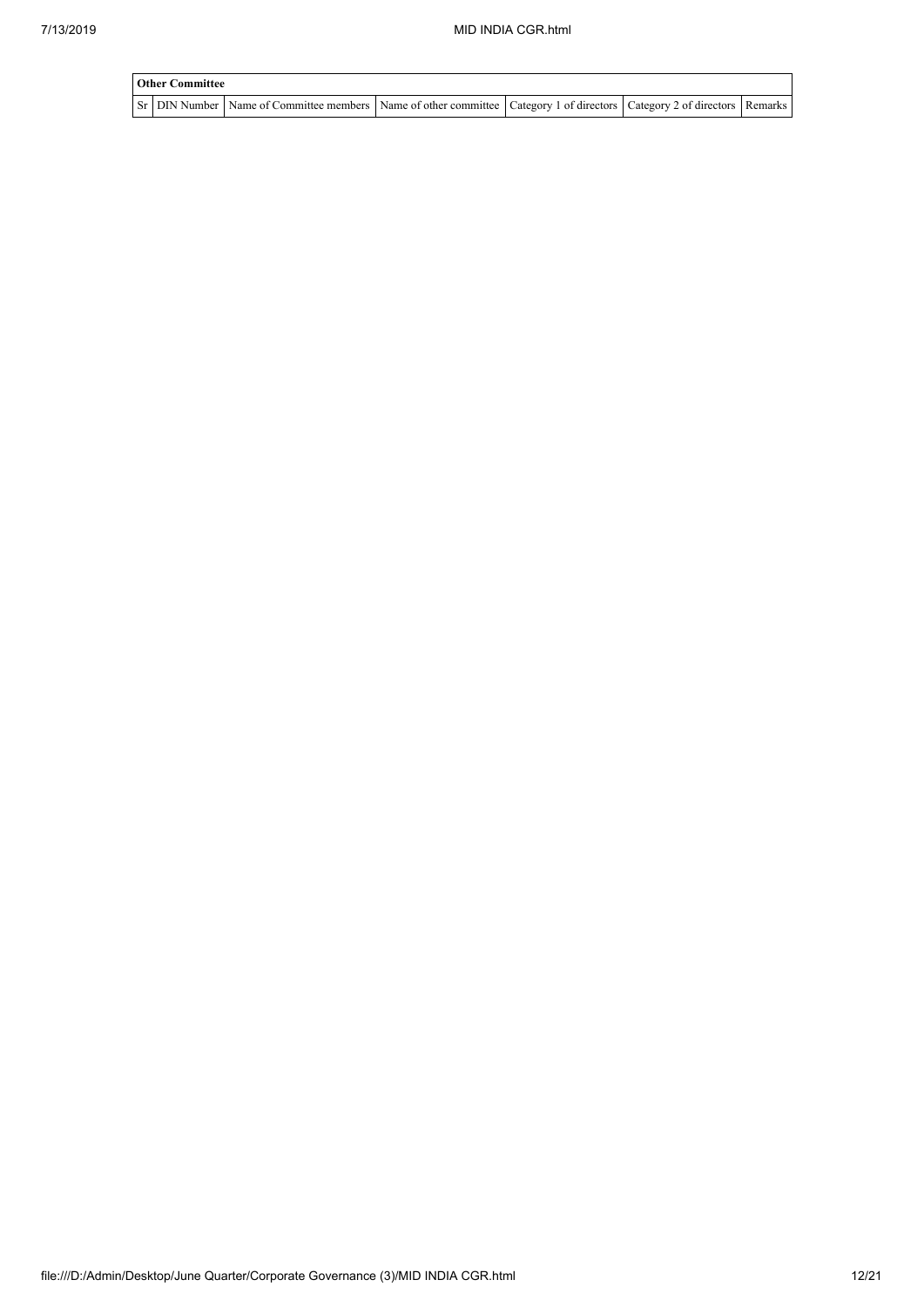|                                                                     | Annexure 1                                                    |                                                               |                                                                   |                                       |                                                     |                                    |                                                           |
|---------------------------------------------------------------------|---------------------------------------------------------------|---------------------------------------------------------------|-------------------------------------------------------------------|---------------------------------------|-----------------------------------------------------|------------------------------------|-----------------------------------------------------------|
|                                                                     | Annexure 1                                                    |                                                               |                                                                   |                                       |                                                     |                                    |                                                           |
|                                                                     | <b>III. Meeting of Board of Directors</b>                     |                                                               |                                                                   |                                       |                                                     |                                    |                                                           |
| Disclosure of notes on meeting of board of<br>directors explanatory |                                                               |                                                               |                                                                   |                                       |                                                     |                                    |                                                           |
| Sr                                                                  | $Date(s)$ of meeting<br>$(if any)$ in the<br>previous quarter | $Date(s)$ of<br>meeting (if any)<br>in the current<br>quarter | Maximum gap between<br>any two consecutive (in<br>number of days) | Notes for<br>not<br>providing<br>Date | Whether<br>requirement of<br>Quorum met<br>(Yes/No) | Number of<br>Directors<br>present* | No. of Independent<br>Directors attending<br>the meeting* |
|                                                                     | 12-02-2019                                                    |                                                               |                                                                   |                                       | Yes                                                 |                                    |                                                           |
| $\overline{2}$                                                      |                                                               | 24-05-2019                                                    | 100                                                               |                                       | Yes                                                 | 5                                  | 3                                                         |
| 3                                                                   |                                                               | 06-06-2019                                                    | 12                                                                |                                       | Yes                                                 | 5                                  |                                                           |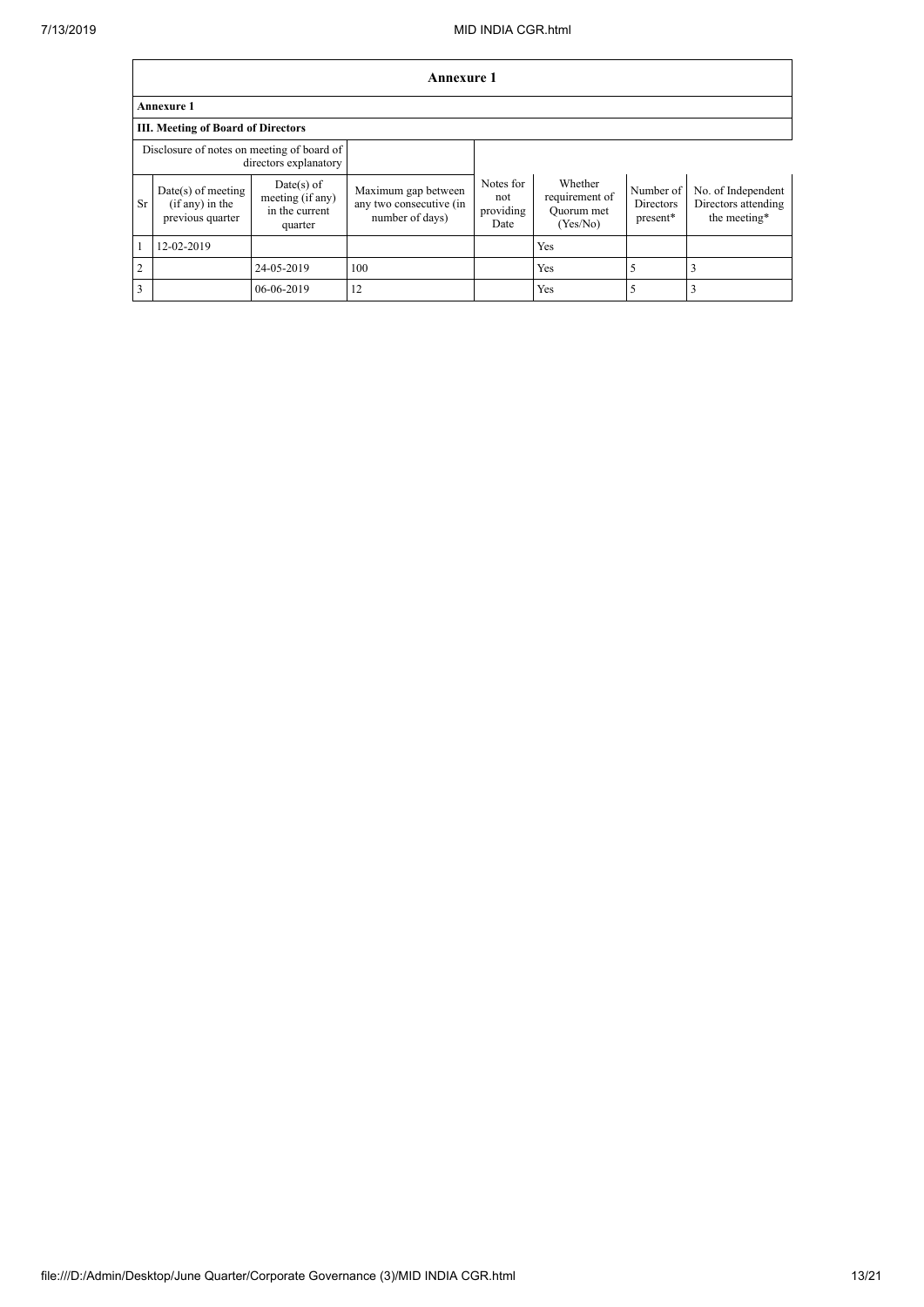$\overline{\phantom{a}}$ 

|                | <b>Annexure 1</b><br>IV. Meeting of Committees   |                                                                                                          |                                                                      |                               |                                       |                                                        |                                               |                                                                        |
|----------------|--------------------------------------------------|----------------------------------------------------------------------------------------------------------|----------------------------------------------------------------------|-------------------------------|---------------------------------------|--------------------------------------------------------|-----------------------------------------------|------------------------------------------------------------------------|
|                |                                                  |                                                                                                          |                                                                      |                               |                                       |                                                        |                                               |                                                                        |
|                |                                                  |                                                                                                          | Disclosure of notes on meeting of committees explanatory             |                               |                                       |                                                        |                                               |                                                                        |
| Sr             | Name of<br>Committee                             | Date(s) of meeting (Enter<br>dates of Previous quarter and<br>Current quarter in<br>chronological order) | Maximum gap<br>between any two<br>consecutive (in<br>number of days) | Name of<br>other<br>committee | Reson for<br>not<br>providing<br>date | Whether<br>requirement<br>of Quorum<br>met<br>(Yes/No) | Number<br>$\sigma$ f<br>Directors<br>present* | No. of<br>Independent<br><b>Directors</b><br>attending the<br>meeting* |
|                | Audit<br>Committee                               | 12-02-2019                                                                                               |                                                                      |                               |                                       | Yes                                                    |                                               |                                                                        |
| $\overline{c}$ | Audit<br>Committee                               | 24-05-2019                                                                                               | 100                                                                  |                               |                                       | Yes                                                    | 3                                             | 3                                                                      |
| $\overline{3}$ | <b>Stakeholders</b><br>Relationship<br>Committee | 12-02-2019                                                                                               |                                                                      |                               |                                       | Yes                                                    |                                               |                                                                        |
| $\overline{4}$ | <b>Stakeholders</b><br>Relationship<br>Committee | 24-05-2019                                                                                               | 100                                                                  |                               |                                       | Yes                                                    | 3                                             | $\overline{3}$                                                         |
| 5              | Nomination<br>and<br>remuneration<br>committee   | 24-05-2019                                                                                               |                                                                      |                               |                                       | Yes                                                    | 3                                             | 3                                                                      |
| 6              | Nomination<br>and<br>remuneration<br>committee   | 06-06-2019                                                                                               | 12                                                                   |                               |                                       | Yes                                                    | 3                                             | 3                                                                      |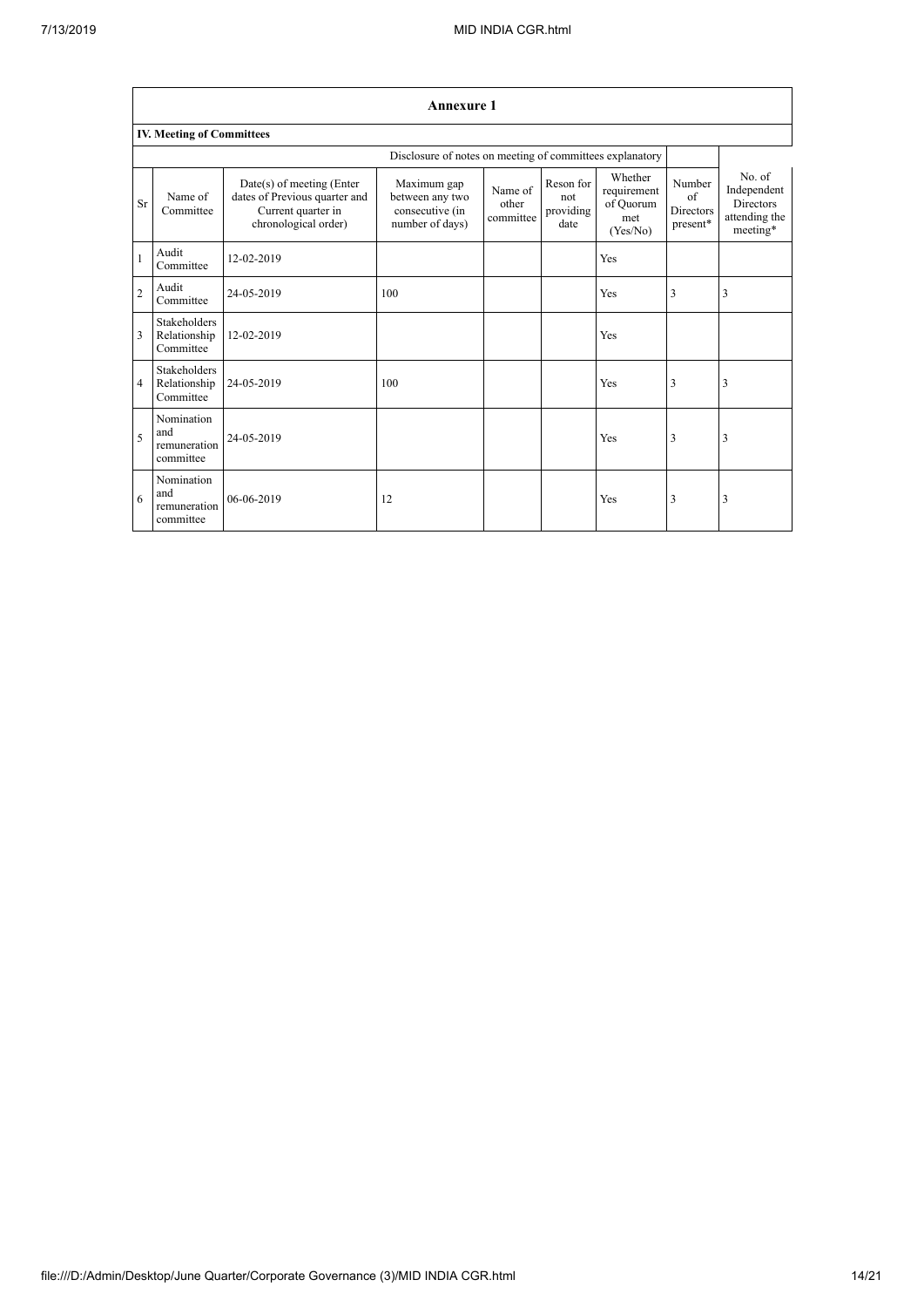'n

|                | Annexure 1                                                                                                |                                  |                                                                    |  |  |
|----------------|-----------------------------------------------------------------------------------------------------------|----------------------------------|--------------------------------------------------------------------|--|--|
|                | V. Related Party Transactions                                                                             |                                  |                                                                    |  |  |
| <b>Sr</b>      | Subject                                                                                                   | Compliance status<br>(Yes/No/NA) | If status is "No" details of non-<br>compliance may be given here. |  |  |
| 1              | Whether prior approval of audit committee obtained                                                        | Yes                              |                                                                    |  |  |
| $\overline{2}$ | Whether shareholder approval obtained for material RPT                                                    | <b>NA</b>                        |                                                                    |  |  |
| $\overline{3}$ | Whether details of RPT entered into pursuant to omnibus approval<br>have been reviewed by Audit Committee | Yes                              |                                                                    |  |  |
|                | Disclosure of notes on related party transactions                                                         |                                  | Textual Information(1)                                             |  |  |
|                | Textual Information(2)<br>Disclosure of notes of material transaction with related party                  |                                  |                                                                    |  |  |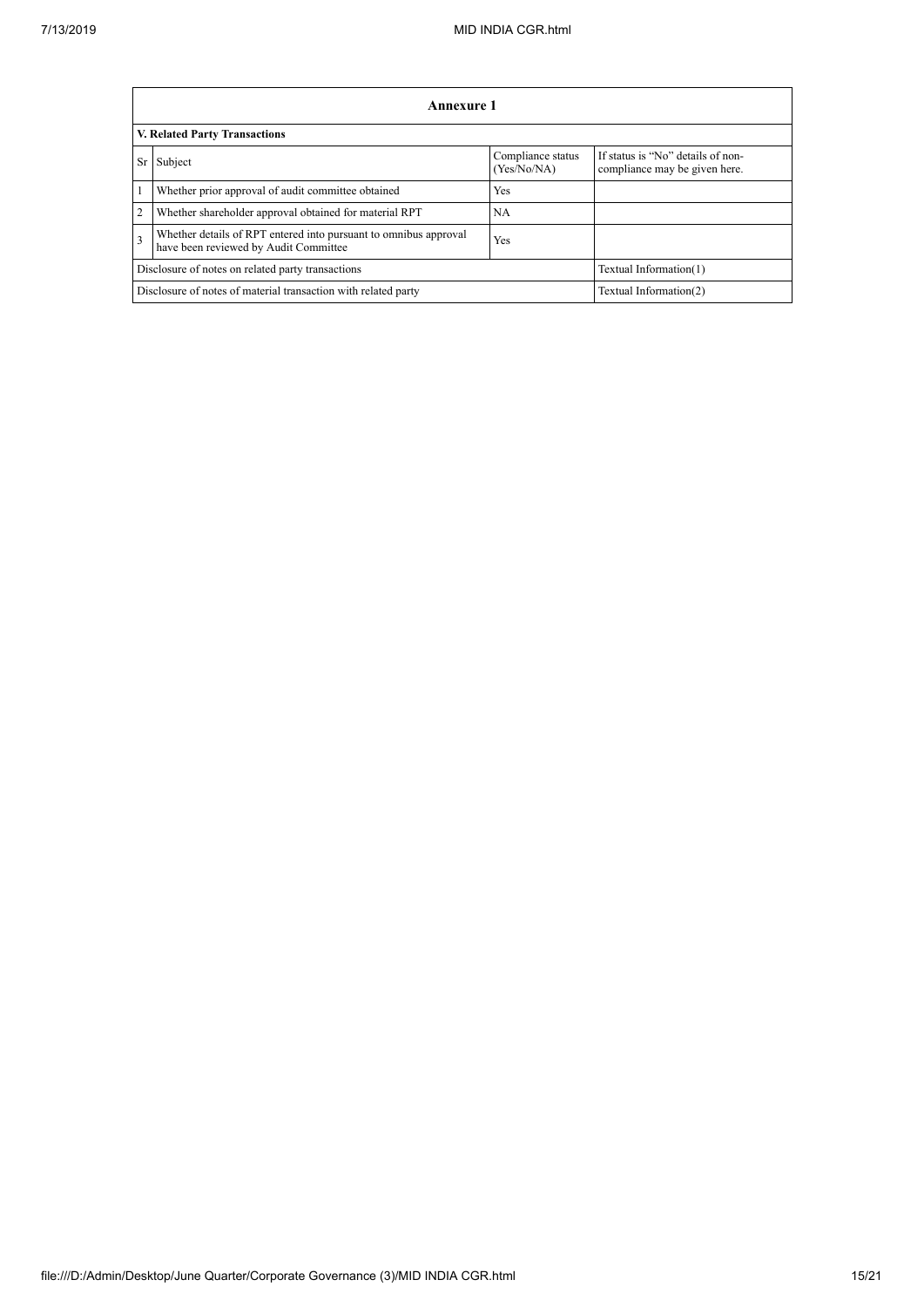|                        | <b>Text Block</b>                                                                          |
|------------------------|--------------------------------------------------------------------------------------------|
| Textual Information(1) | No related party transaction entered except remuneration given to Key Managerial Personnel |
| Textual Information(2) | During the quarter the Company does not have any material related party transaction.       |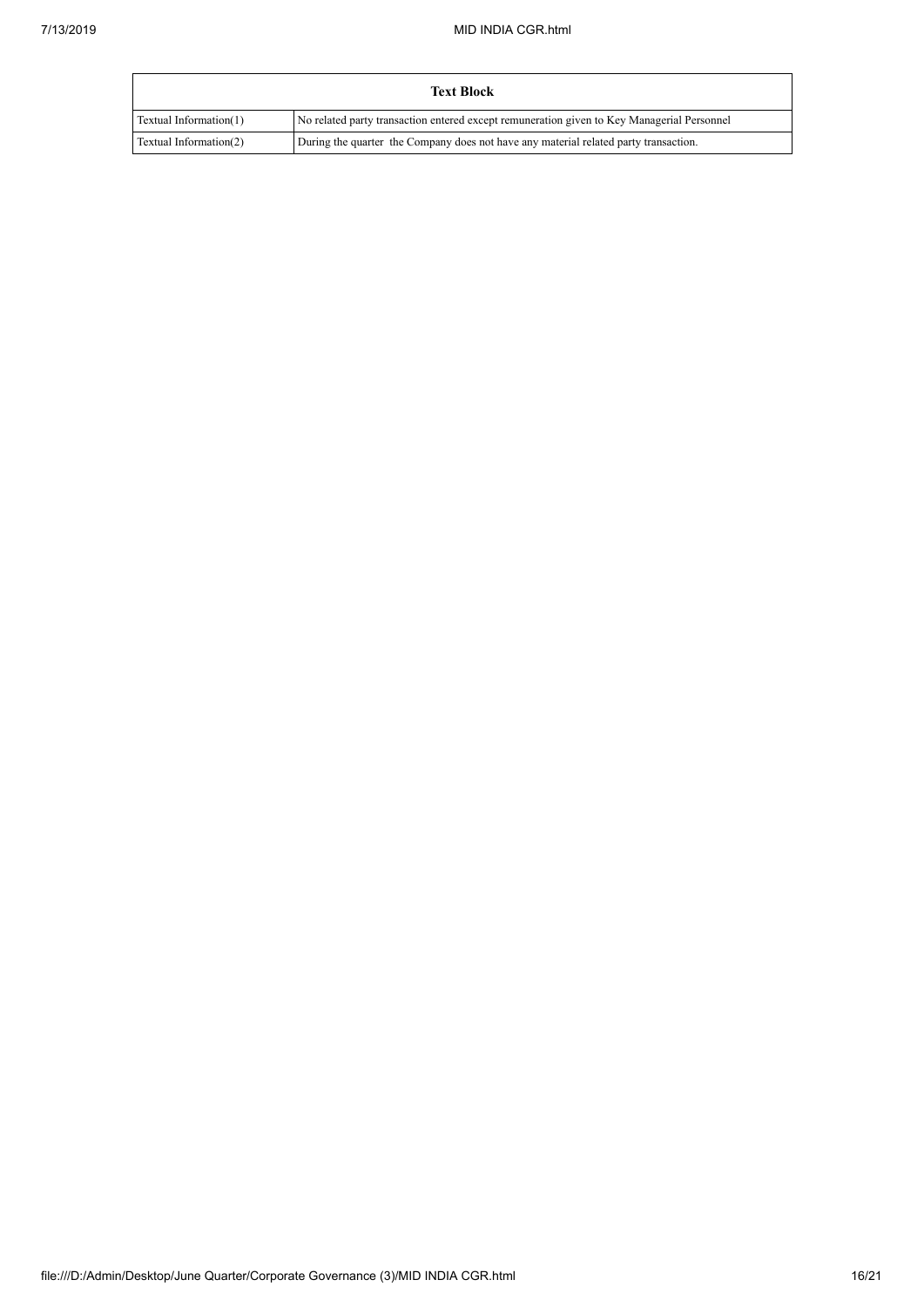|                          | <b>Annexure 1</b>                                                                                                                                                                                               |                               |  |  |  |
|--------------------------|-----------------------------------------------------------------------------------------------------------------------------------------------------------------------------------------------------------------|-------------------------------|--|--|--|
|                          | <b>VI.</b> Affirmations                                                                                                                                                                                         |                               |  |  |  |
| Sr                       | Subject                                                                                                                                                                                                         | Compliance<br>status (Yes/No) |  |  |  |
| $\mathbf{1}$             | The composition of Board of Directors is in terms of SEBI (Listing obligations and disclosure requirements)<br>Regulations, 2015                                                                                | Yes                           |  |  |  |
| $\overline{2}$           | The composition of the following committees is in terms of SEBI(Listing obligations and disclosure requirements)<br>Regulations, 2015 a. Audit Committee                                                        | Yes                           |  |  |  |
| $\overline{3}$           | The composition of the following committees is in terms of SEBI(Listing obligations and disclosure requirements)<br>Regulations, 2015. b. Nomination & remuneration committee                                   | Yes                           |  |  |  |
| $\overline{4}$           | The composition of the following committees is in terms of SEBI(Listing obligations and disclosure requirements)<br>Regulations, 2015. c. Stakeholders relationship committee                                   | Yes                           |  |  |  |
| $\overline{\phantom{0}}$ | The composition of the following committees is in terms of SEBI(Listing obligations and disclosure requirements)<br>Regulations, 2015. d. Risk management committee (applicable to the top 100 listed entities) | <b>NA</b>                     |  |  |  |
| 6                        | The committee members have been made aware of their powers, role and responsibilities as specified in SEBI<br>(Listing obligations and disclosure requirements) Regulations, 2015.                              | Yes                           |  |  |  |
| $\overline{7}$           | The meetings of the board of directors and the above committees have been conducted in the manner as specified in<br>SEBI (Listing obligations and disclosure requirements) Regulations, 2015.                  | Yes                           |  |  |  |
| 8                        | This report and/or the report submitted in the previous quarter has been placed before Board of Directors.                                                                                                      | Yes                           |  |  |  |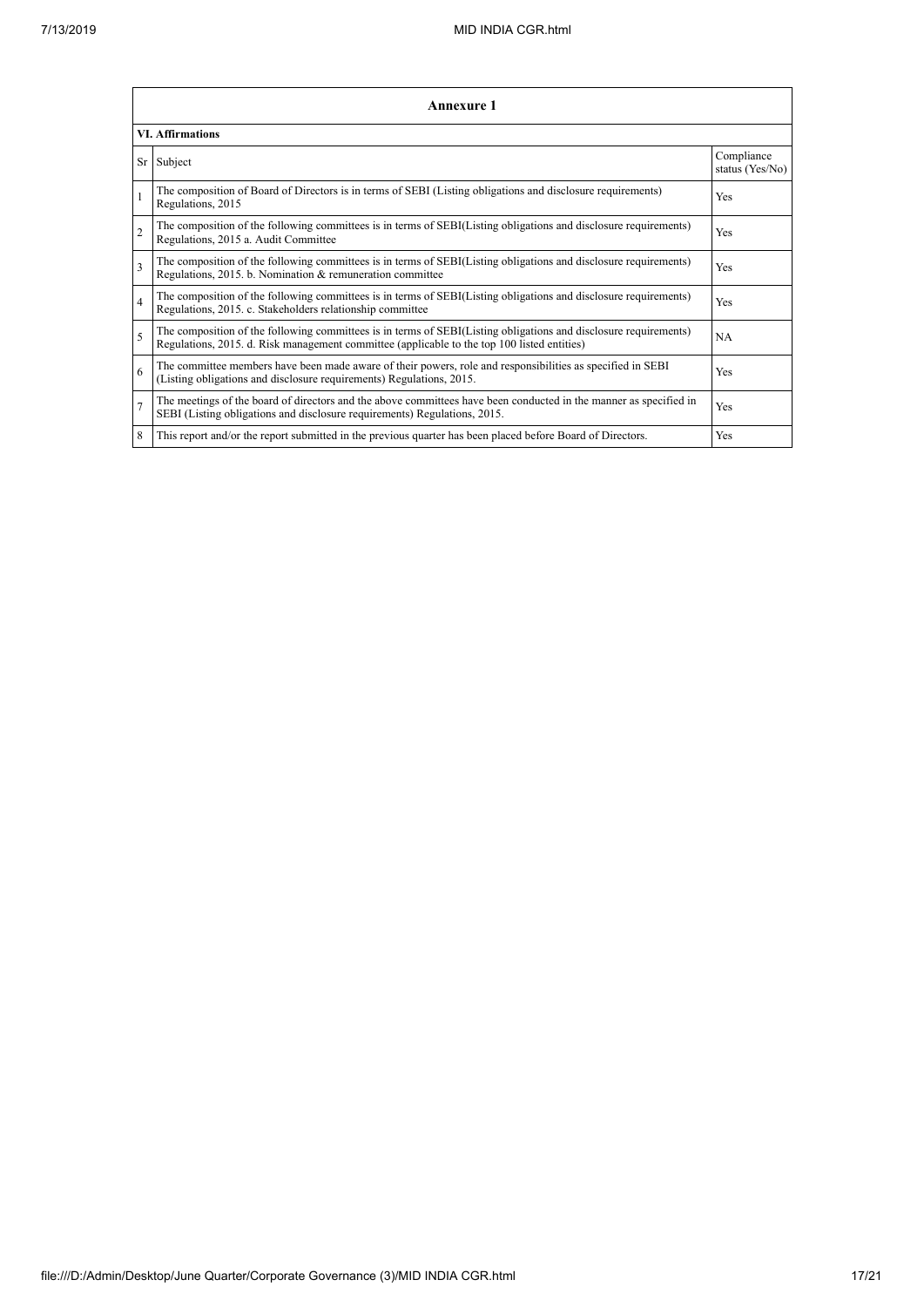| <b>Annexure 1</b> |                   |                                          |  |
|-------------------|-------------------|------------------------------------------|--|
| <b>Sr</b>         | Subject           | Compliance status                        |  |
|                   | Name of signatory | SHAILENDRA KUMAR AGRAWAL                 |  |
|                   | Designation       | Company Secretary and Compliance Officer |  |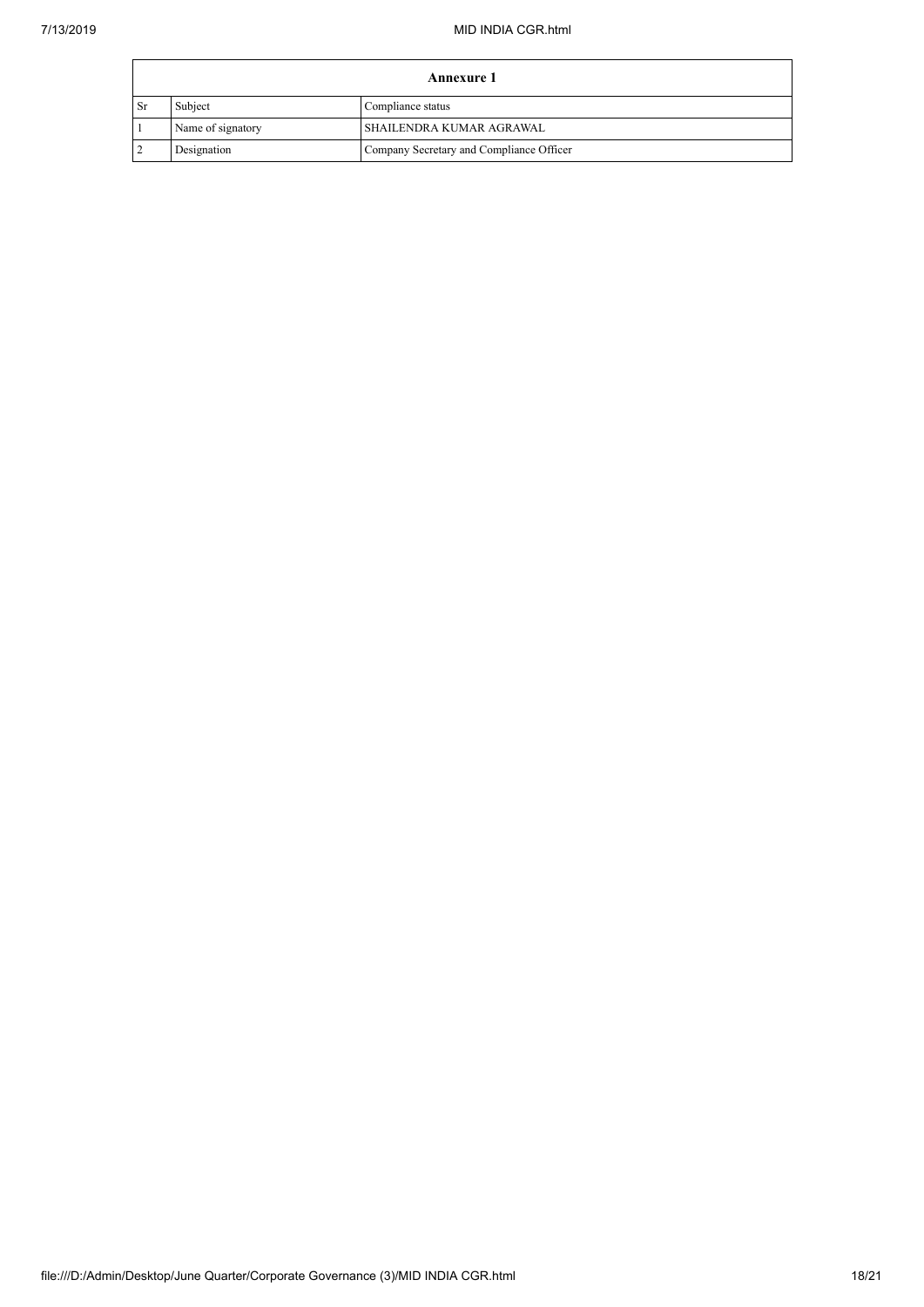**Text Block**